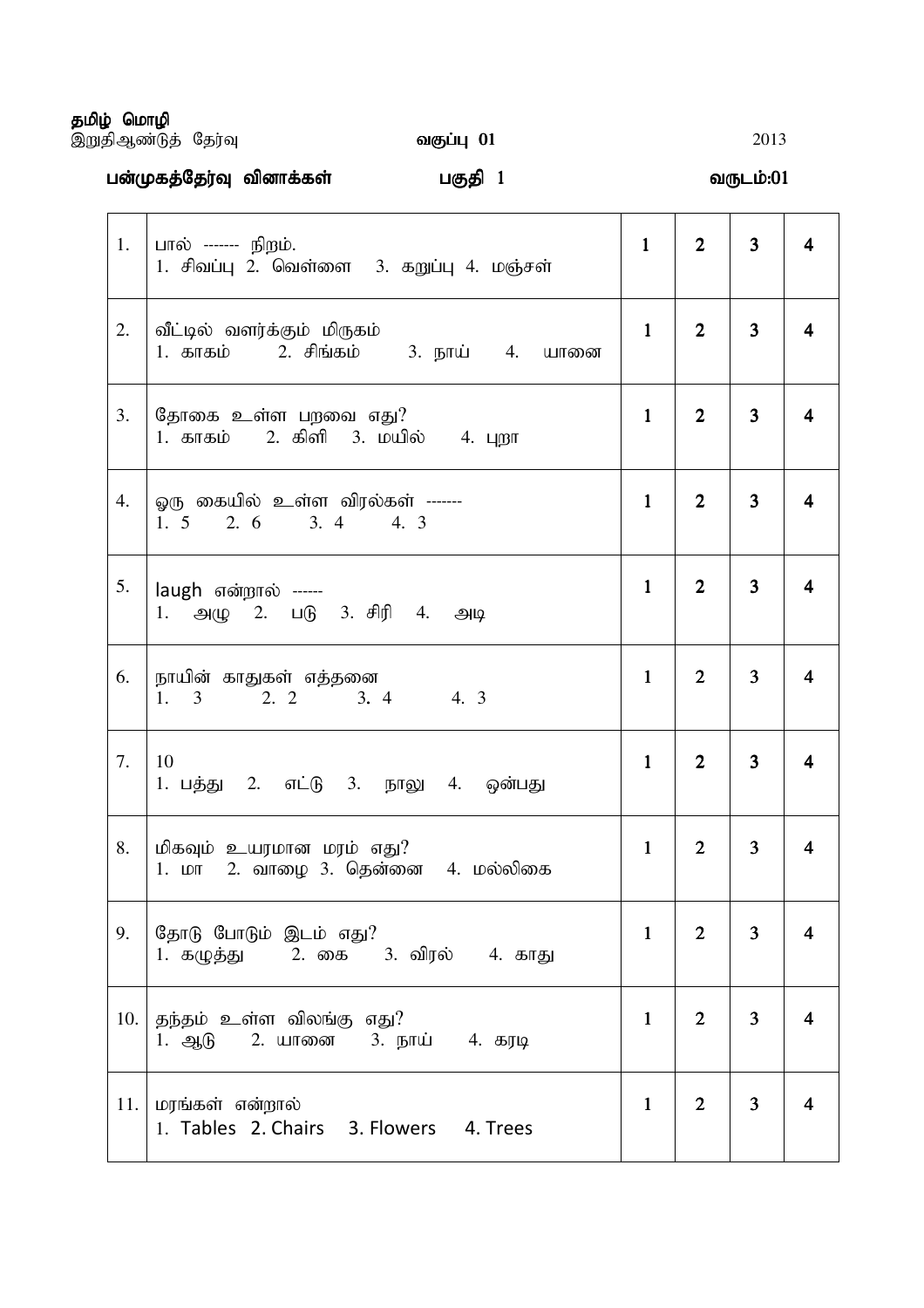#### தமிழ் மொழி

|     | இறுதிஆண்டுத் தேர்வு<br>வகுப்பு 01                              |              | 2013           |                |  |  |
|-----|----------------------------------------------------------------|--------------|----------------|----------------|--|--|
| 12. | எது வட்டம்?<br>வீடு                                            | $\mathbf{1}$ | $2^{\circ}$    | 3              |  |  |
| 13. | காலைப்பொழுது என்பது<br>1. morning 2. evening 3. lunch 4. night | $\mathbf{1}$ | $\overline{2}$ | 3              |  |  |
| 14. | மாதம் என்பது<br>1. month 2. date 3. week 4. year               |              | $2^{\circ}$    | $\overline{3}$ |  |  |
| 15. | அது என்பது?<br>1. Here 2. Where 3. This<br>4. That             | $\mathbf{1}$ | $\overline{2}$ | $\overline{3}$ |  |  |

 $(30 \text{ L} \cdot \text{C} \cdot \text{S} \cdot \text{D} \cdot \text{D} \cdot \text{D} \cdot \text{D} \cdot \text{D} \cdot \text{D} \cdot \text{D} \cdot \text{D} \cdot \text{D} \cdot \text{D} \cdot \text{D} \cdot \text{D} \cdot \text{D} \cdot \text{D} \cdot \text{D} \cdot \text{D} \cdot \text{D} \cdot \text{D} \cdot \text{D} \cdot \text{D} \cdot \text{D} \cdot \text{D} \cdot \text{D} \cdot \text{D} \cdot \text{D} \cdot \text{D} \cdot \text{D} \cdot \text{D} \$ 

tpdhf;fs; gFjp 2 gFjp 2 tUlk;: 01 tUlk;: 01 tUlk;: 01

1. சரியான சொற்களைத் தெரிந்து எழுதுக.

சிறிய, நீண்ட, உயர்ந்த, அழகான, கொடி, வேகமாக

- பூனை ஒரு \_\_\_\_\_\_\_\_\_\_\_\_\_\_\_\_\_\_\_\_ மிருகம்
- அது ஒரு \_\_\_\_\_\_\_\_\_\_\_\_\_\_\_\_\_ பாதை.
- அது ஓர் \_\_\_\_\_\_\_\_\_\_\_\_\_\_\_\_\_ கட்டடம்.
- இது ஓர் \_\_\_\_\_\_\_\_\_\_\_\_\_\_\_\_\_ மாடி வீடு.
- புகைவண்டி \_\_\_\_\_\_\_\_\_\_\_\_\_\_\_\_\_ ஓடியது.

 $(10 \text{ L}$ ள்ளிகள்)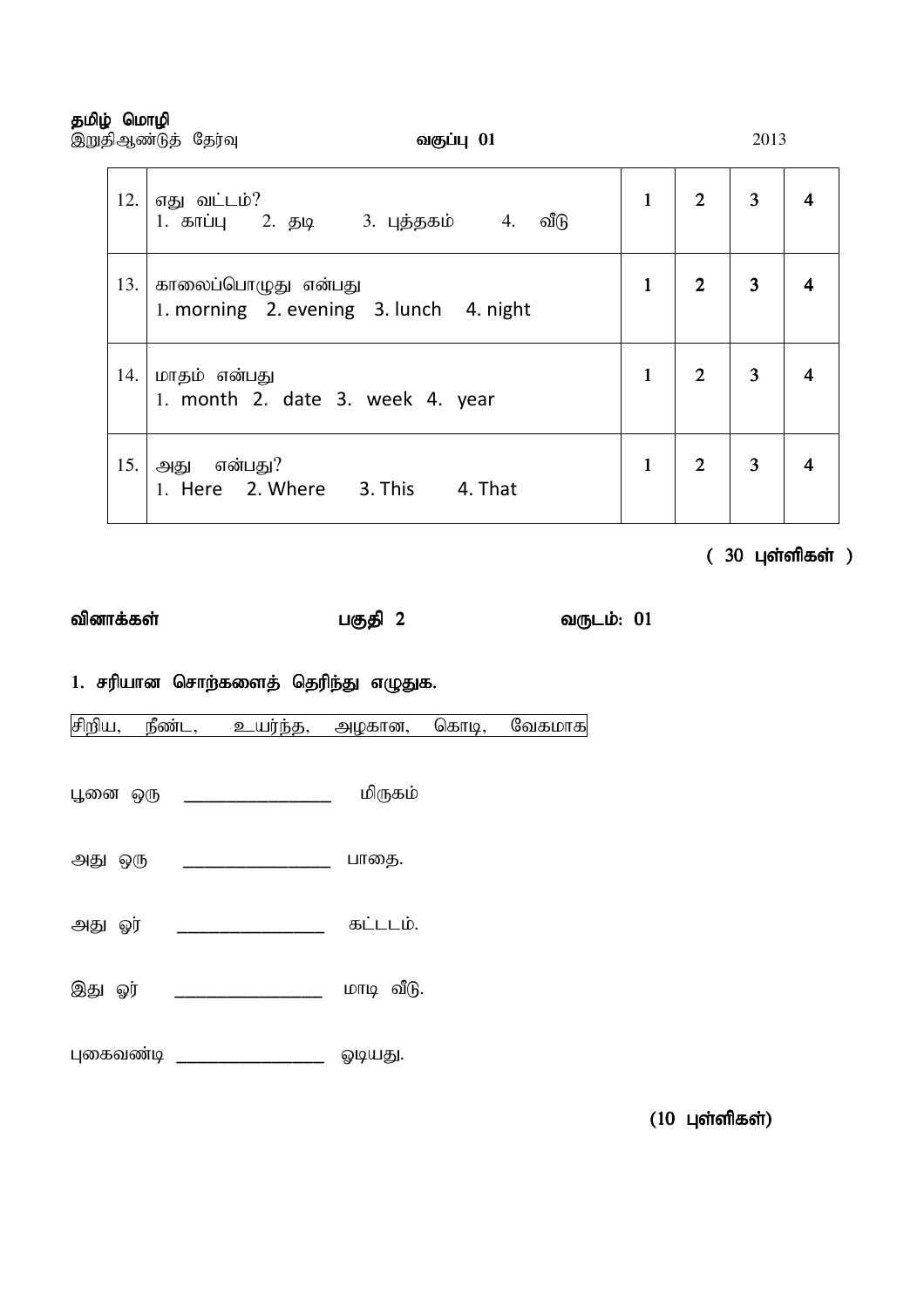| தமிழ் மொழி<br>இறுதிஆண்டுத் தேர்வு |                                                  | வகுப்பு 01 | 2013 |
|-----------------------------------|--------------------------------------------------|------------|------|
|                                   | 2. படத்துக்கு பொருத்தமான சொல்லை தெரிந்து எழுதுக. |            |      |

------------ ------------ ------------- -------------- ----------------

## குடை, பண்டா, புறா, ஆடு, மாடு





 $(5 \;$ புள்ளிகள்)

| 3. சரியான பெயர்ச்சொற்களை எழுதுக |       |        |                 |                  |
|---------------------------------|-------|--------|-----------------|------------------|
| பசு,                            | பூமி, | காகம், | ராமன்,          | குதிரை           |
|                                 |       |        | விரைவாக ஓடியது. |                  |
|                                 |       |        | புல் மேயும்.    |                  |
|                                 |       |        |                 | உருண்டையானது.    |
|                                 |       |        | மேலே            | பறந்தது.         |
|                                 |       |        |                 | பாடம் படித்தான். |

 $(5 \;$ புள்ளிகள்)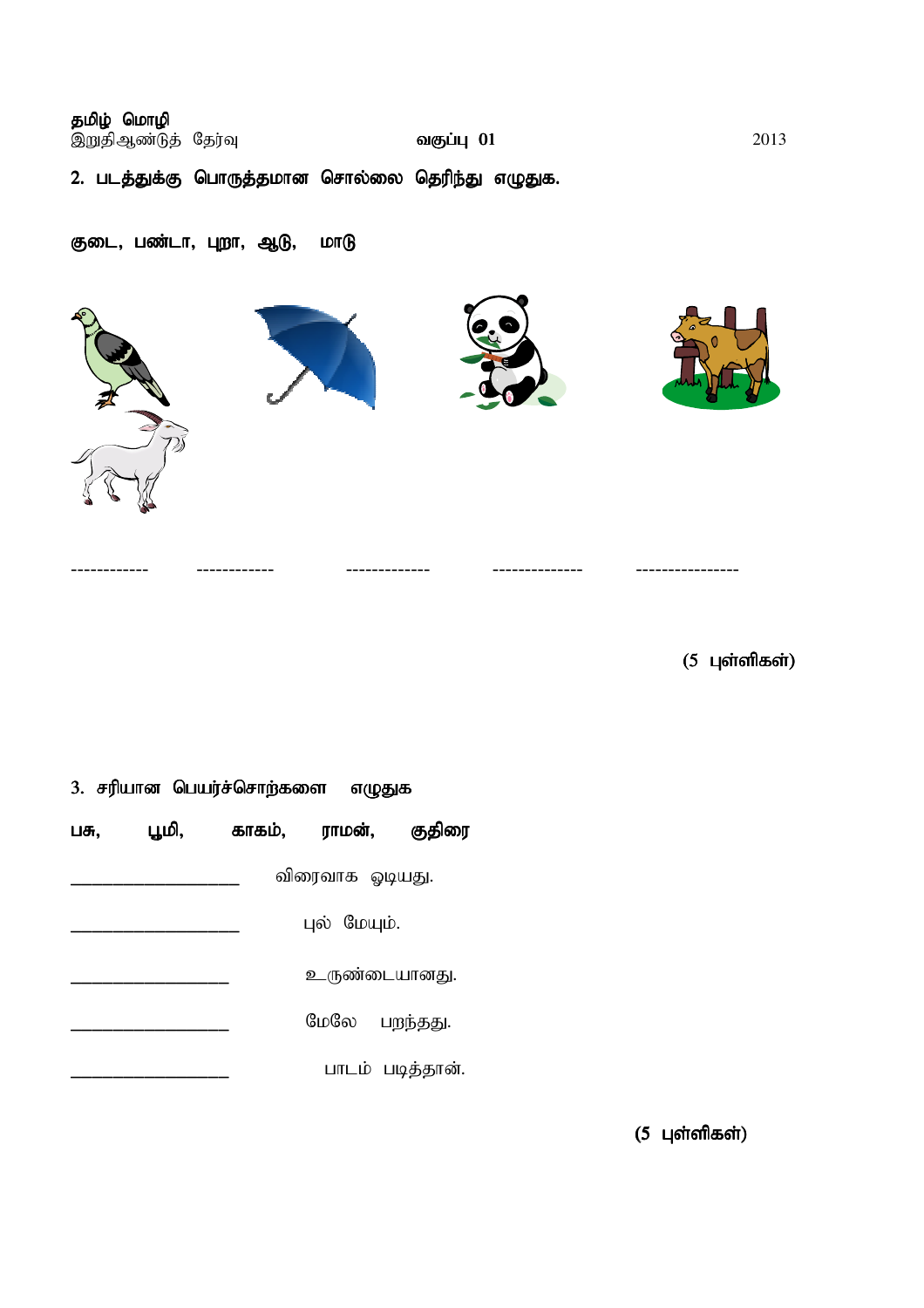தமிழ் மொழி ,WjpMz;Lj; Nju;T tFg;G 01 tFg;G 01 01 2013 4. சரியான எழுத்தைத் தெரிந்து எழுதுக. சீதா பா - ம் படித்தாள். ( ந் , ம், ட , ல் ) நான் பள்ளிக்குப் போகிறே - ( ள் , ன், ர், ம் ) அவனுக்கு எ - டு வயது.  $( \dot{\psi}, \dot{\mathsf{L}}, \dot{\mathsf{B}}, \dot{\mathsf{w}} )$ நாங்கள் த - ழ் பேசுவோம்.  $($  க், ற், மி, ம்  $)$ 

இரத்தத்தின் நிறம் சிவ - பு.  $($  ச் , ற், ப், ம்  $)$ 

 $(5 \;$  புள்ளிகள்)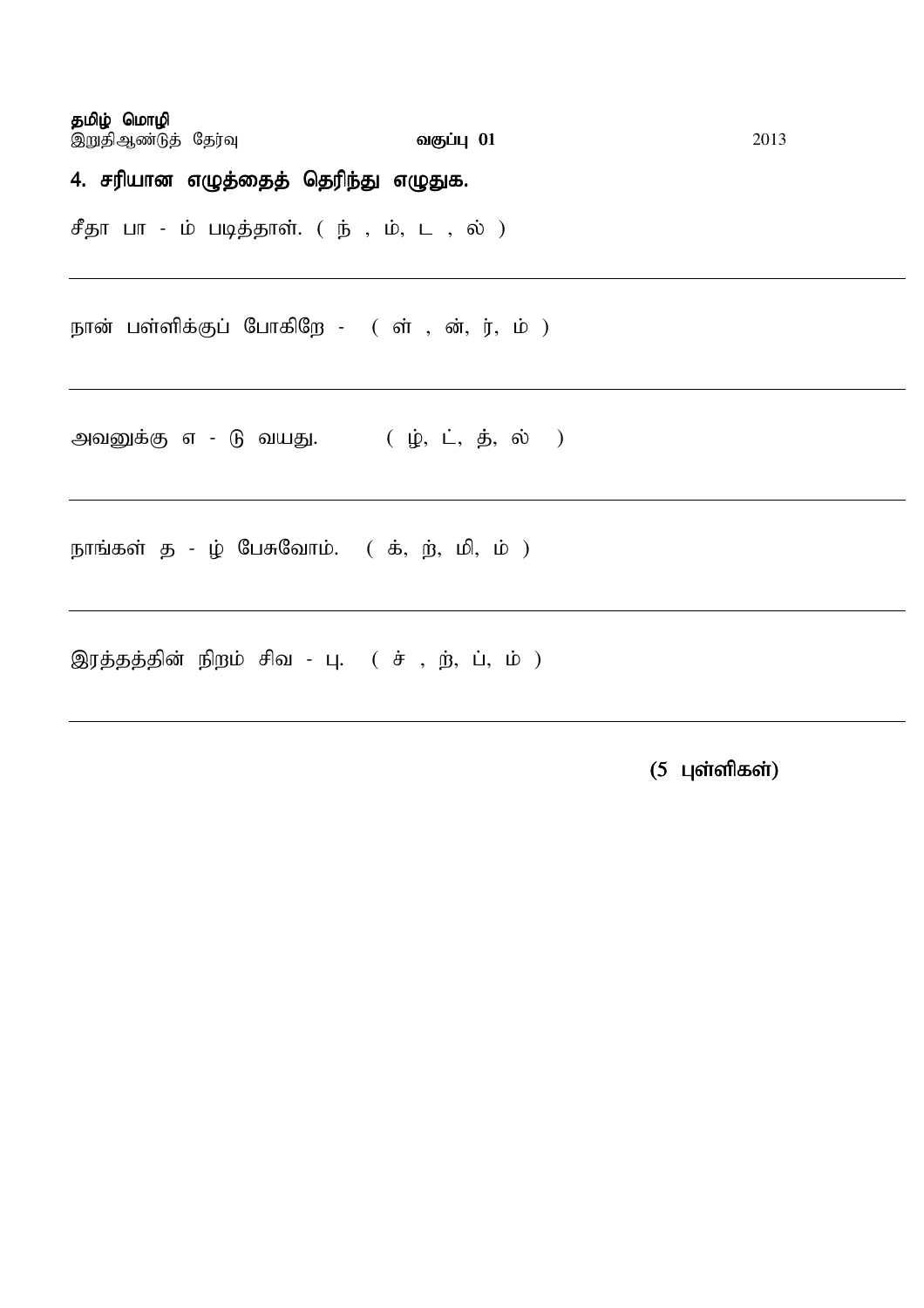தமிழ் மொழி ,WjpMz;Lj; Nju;T tFg;G 01 tFg;G 01 01 2013

\_\_\_\_\_\_\_\_\_\_\_\_\_\_\_\_\_\_\_\_\_\_\_\_

\_\_\_\_\_\_\_\_\_\_\_\_\_\_\_\_\_\_\_\_\_\_\_\_

\_\_\_\_\_\_\_\_\_\_\_\_\_\_\_\_\_\_\_\_\_\_\_\_\_

\_\_\_\_\_\_\_\_\_\_\_\_\_\_\_\_\_\_\_\_\_\_\_\_\_

\_\_\_\_\_\_\_\_\_\_\_\_\_\_\_\_\_\_\_\_\_\_\_\_\_

5. ஈரெழுத்துச் சொற்கள் 5 தருக ( உ.ம் ஆடு )

 $(5 \;$ புள்ளிகள்)

#### 6. பின்வரும் வசனங்களை ஆங்கிலத்தில் எழுதுக.

நானும் தம்பியும் பந்து எறிந்து விளையாடினோம்.

\_\_\_\_\_\_\_\_\_\_\_\_\_\_\_\_\_\_\_\_\_\_\_\_\_\_\_\_\_\_\_\_\_\_\_\_\_\_\_\_\_\_\_\_\_\_\_\_\_\_\_\_

\_\_\_\_\_\_\_\_\_\_\_\_\_\_\_\_\_\_\_\_\_\_\_\_\_\_\_\_\_\_\_\_\_\_\_\_\_\_\_\_\_\_\_\_\_\_\_\_\_\_\_\_\_

\_\_\_\_\_\_\_\_\_\_\_\_\_\_\_\_\_\_\_\_\_\_\_\_\_\_\_\_\_\_\_\_\_\_\_\_\_\_\_\_\_\_\_\_\_\_\_\_\_\_\_\_\_

\_\_\_\_\_\_\_\_\_\_\_\_\_\_\_\_\_\_\_\_\_\_\_\_\_\_\_\_\_\_\_\_\_\_\_\_\_\_\_\_\_\_\_\_\_\_\_\_\_\_\_\_\_

\_\_\_\_\_\_\_\_\_\_\_\_\_\_\_\_\_\_\_\_\_\_\_\_\_\_\_\_\_\_\_\_\_\_\_\_\_\_\_\_\_\_\_\_\_\_\_\_\_\_\_\_\_\_

எனது நண்பன் தன் தந்தையுடன் வந்தான்.

நாங்கள் எல்லோரும் சேர்ந்து விளையாடினோம்.

என் அம்மா எல்லோரையும் அழைத்து தேநீர் தந்தார்.

நாங்கள் மகிழ்ச்சியுடன் விளையாடினோம்.

 $(10 \;$ புள்ளிகள்)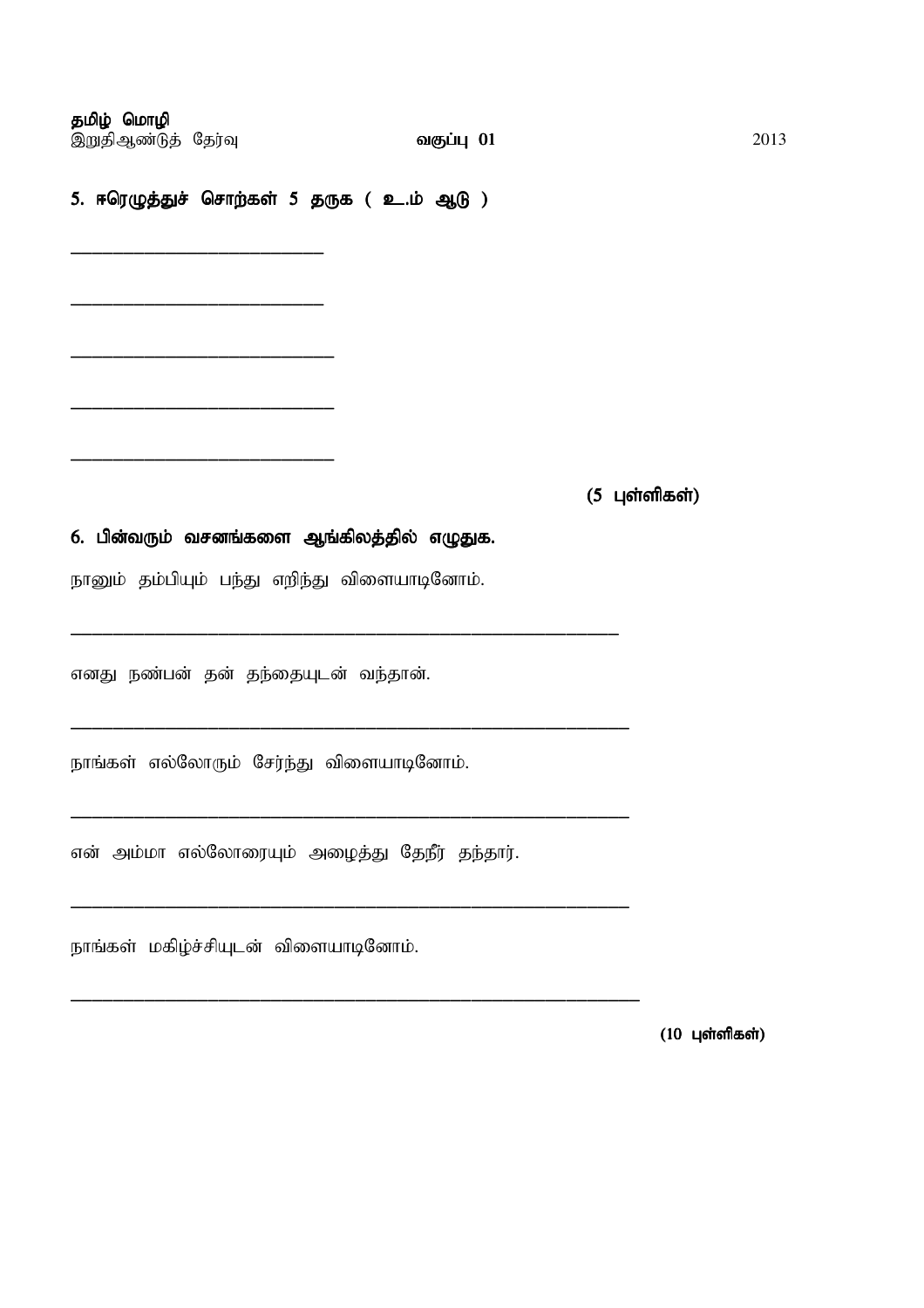தமிழ் மொழி

| இறுதிஆண்டுத் தேர்வு | வகுப்பு 01                                               | 2013 |
|---------------------|----------------------------------------------------------|------|
|                     | 7. பின்வரும் தமிழ் சொற்களுக்குரிய ஆங்கில சொற்களைத் தருக. |      |
| சிவப்பு             |                                                          |      |
| வெள்ளிக்கிழமை       |                                                          |      |
| சித்திரை            |                                                          |      |
| கடற்கரை             |                                                          |      |
| வருடப்பிறப்பு       |                                                          |      |
|                     |                                                          |      |

| 8. பின்வருவனவற்றுள் பொருத்தமில்லாத சொல் எது? | (5 புள்ளிகள்) |
|----------------------------------------------|---------------|
| அம்மா, அப்பா, ஆடு, மாமா                      |               |
| தை, மாசி, வாய், பங்குனி                      |               |
| காப்பு, படம், மோதிரம், சங்கிலி               |               |
| சிவப்பு, பென்சில், பச்சை, மஞ்சள்             |               |
| மாதம், வருடம், நாள், நிலா                    |               |
|                                              | (5 புள்ளிகள்) |